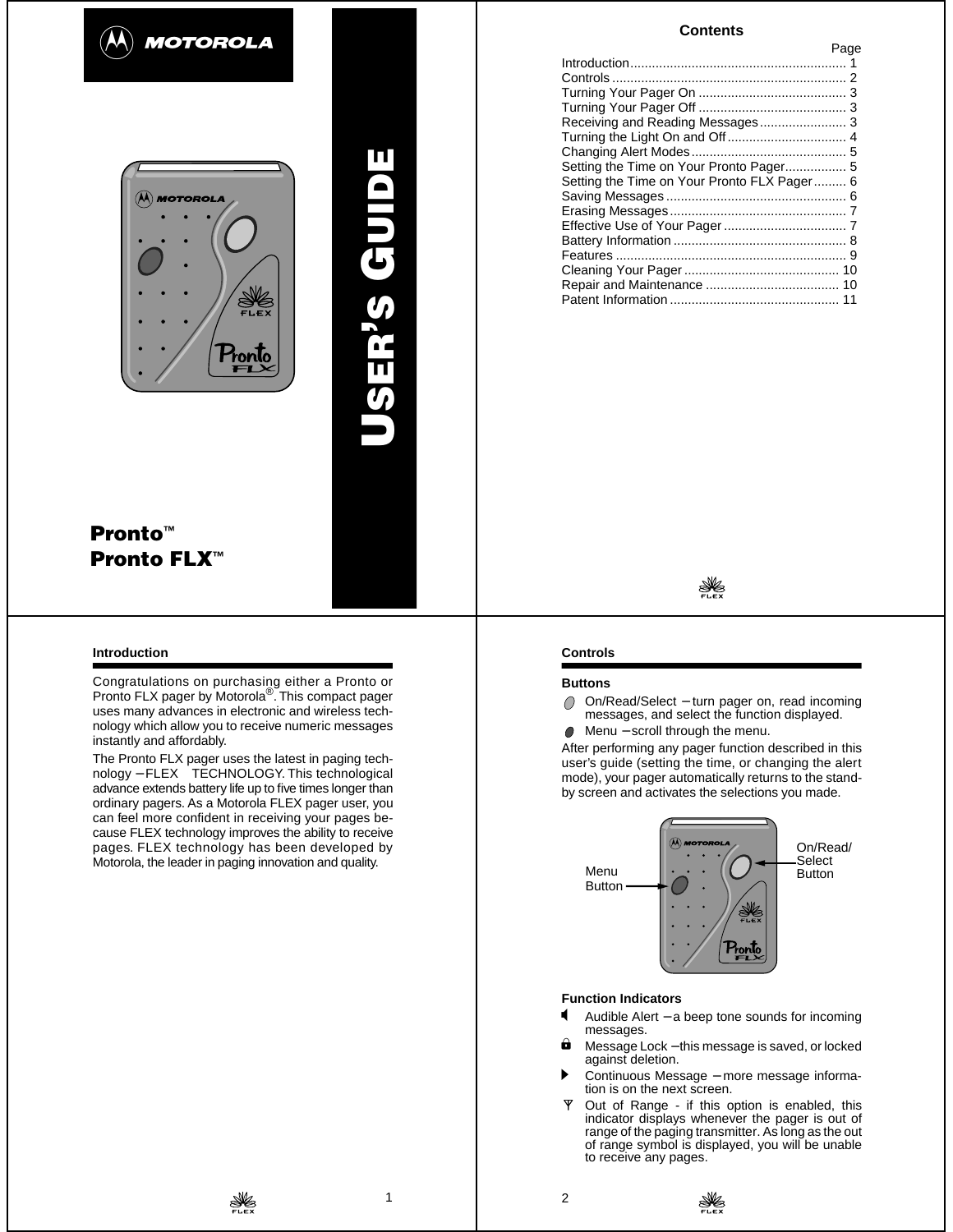### **Turning Your Pager On**

### Press  $\bigcirc$  to turn your pager on.

Your pager gives an alert by either a sound or a vibration, indicating it is on. After displaying the power-up screen, the time of day and an alert indicator (if in the audible mode) are shown on the standby screen.

### **Turning Your Pager Off**

- **O** From the standby screen press and release  $\bullet$ until OFF ? is displayed.
- $\bullet$  Press  $\bigcirc$  to turn your pager off.

### **Receiving and Reading Messages**

Your pager can receive up to 16 numeric messages. When a message is received, the pager alerts for eight seconds.

- **O** Press any button to stop the alert.
- $\bullet$  Press  $\bigcirc$  to display the message.
- **<sup>3</sup>** Press  $\bullet$  twice while reading your message to display  $ESTRPE$  ?.
- $\bullet$  Press  $\bigcirc$  to return to the standby screen.

Messages longer than 12 characters display on a second screen, indicated by the  $\blacktriangleright$  symbol. Press  $\bigcirc$ to display the second screen. The second screen displays automatically after 12 seconds, even if  $\bigcirc$  is not pressed.

The last screen of your message displays the message slot number and the time received.



### 3

### **Changing Alert Modes**

- $\bullet$  From the standby screen, press  $\bullet$  twice. Either  $5!$  LENT ? or RUd IbLE ? is displayed, depending on the current mode.
- $\odot$  If  $\frac{1}{2}$  is displayed, then the pager is in the silent mode. Press  $\bigcirc$  to change to the audible mode. The pager chirps and  $\P$  is shown in the bottom left corner.
- $\Theta$  If  $\frac{1}{2}$  is displayed, the pager is in the audible mode. Press  $\bigcirc$  to change to the silent mode. The pager vibrates.

For your pager to vibrate when a message is received, it must be in the silent mode.





If a message is not read, the pager gives a reminder alert every two minutes and the screen displays the number of unread messages (for example, 1 PRSE, 2 PR9E5) until all messages are read.

An overflow condition occurs when all message slots are filled with unread messages and a new message is received. Upon receipt of a message, while the pager is in the overflow condition, the oldest, unlocked message is discarded. In this mode, the overflow indicator replaces the default idle display with OUEFFLOW.

Messages must be read and erased to clear the overflow display.

### **Turning the Light On and Off**

- Press either button to turn the light on.
- ❷ The light turns off automatically four seconds after returning to the standby screen.
- 4



### **Setting the Time on Your Pronto Pager**

- **O** From the standby screen, press and release  $\bullet$ until SETT TTIME is displayed.
- Press  $\bigcap$  to set the time. The hour flashes.
- Press and release  $\bullet$  until the correct hour and  $R$ (for AM) or  $P$  (for PM) is displayed.
- $\bullet$  Press  $\bigcirc$  to switch to the minutes. The first digit of the minutes flashes.
- Press and release  $\bullet$  to change the first minute digit. Press  $\bigcirc$  to switch to the second digit. The second digit of the minutes flashes.
- **☉** Press and release to change the second minute digit.
- $\bullet$  Press  $\bigcirc$  to accept the selection and return to the standby screen.

### **Setting the Time on Your Pronto FLX Pager**

- **O** From the standby screen, press and release  $\bigcirc$ until SETTIT IT ITE is displayed.
- Press  $\bigcirc$  to set the time. The hour flashes.
- <sup>❸</sup> Press to change the hour. Continue pressing until the desired hour is displayed.
- $\bullet$  Press  $\bigcirc$  to switch to the minutes. The first digit of the minutes flashes.
- Press  $\bullet$  to change the first minute digit. Press  $\circ$ to switch to the second digit. The second digit of the minutes flashes.
- **☉** Press to change the second minute digit.
- $\odot$  Press  $\odot$  to switch to the R or P. The R or P flashes.
- $\bullet$  Press  $\bullet$  to change between  $R$  and  $P$ .
- $\bullet$  Press  $\bigcirc$  to accept the selection and return to the standby screen.

6

5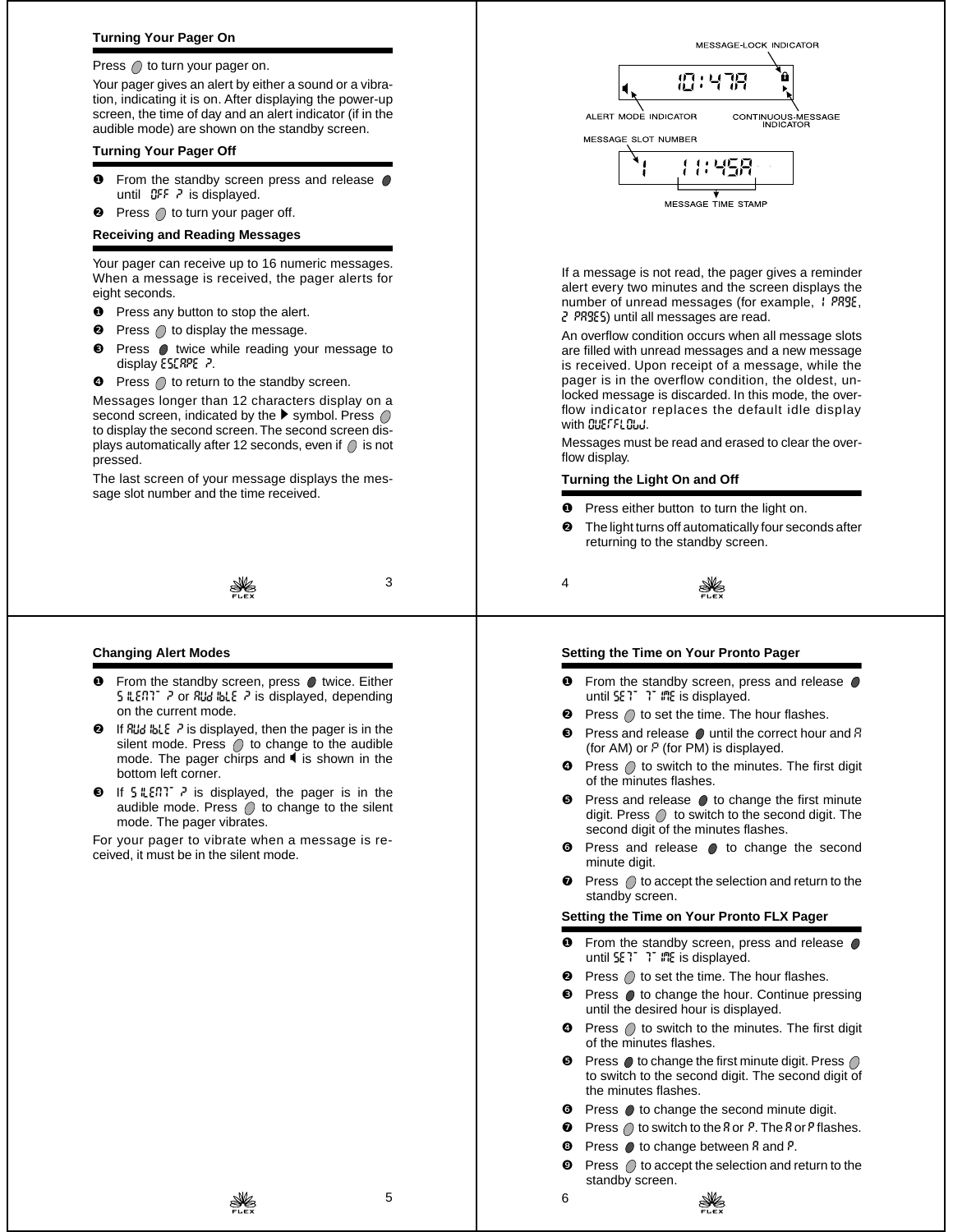### **Saving Messages**

- $\bullet$  To save a message, press  $\bullet$  while reading your message. The prompt PFDTECT is displayed.
- $\bullet$  Press  $\bigcirc$  to protect the message.  $A \hat{=}$  indicates your message is saved.
- <sup>●</sup> Press while reading the saved message to remove the protection. The prompt unprotTect is displayed.
- $\bullet$  Press  $\bigcap$  to remove the protection.
- The  $\hat{\mathbf{a}}$  is removed from the screen.

Saved messages cannot be erased or overwritten by new messages when the memory is full. You can save up to five messages on your Pronto pager or up to eight messages on your Pronto FLX pager.

### **Erasing Messages**

read messages in memory.

- $\bullet$  Press and release  $\bullet$  until  $EFRSE$   $RLL$  is displayed.
- <sup>9</sup> Press  $\bigcirc$ . All read, unprotected messages are erased. The pager returns to the standby screen. The EFRSE RLL prompt is displayed only if there are

## **Effective Use of Your Pager**

Your pager can help you keep in contact with everyone important to you . . . your children or child care providers, business associates, data services, and voice mail. Be sure that your children's school, physician, and friends have the number to contact you in emergencies.

Give your pager number to family, friends, and associates to assure contact at any time, any place. When they call your pager number, they enter the number where they can be reached on a tone-type telephone. This number is then displayed on your pager.

If you have a cellular phone, give your pager number instead of your cellular number. Then you can decide who to call back, without paying for incoming cellular calls. Your pager can help reduce your monthly cellular phone bill!

Include your pager number on your business cards and on your answering machine or voice mail message.

7

### **Battery Information**

Your Pronto or Pronto FLX pager is designed to operate with an AAA-size alkaline battery. See the diagram for battery replacement.





### **Features**

8

**Backlight:** In low-light conditions, the backlight makes the screen easy to read.

**Duplicate Messages:** If the same message is received more than once,  $d \mathcal{U}$ PL IERTE is displayed at the beginning of the latest message. This message contains the latest timestamp and prevents a repeated message from taking an extra memory slot.

**Low Battery Indicator:** When battery power reaches low levels,  $L_0$  ballets is displayed, prompting you to change the battery. All pager alerts change to two seconds in length.

**Message Erase:** Messages can be erased to free space in memory.

**Memory Retention:** All messages remain in memory even when the pager is off. Messages are not retained when the battery is changed.

**Memory Capacity:** The Pronto pager can store up to eight 20-character messages or sixteen 10-character messages, for a total of 160 characters. The Pronto FLX pager can store up to sixteen 20-character messages, for a total of 320 characters.

**Message Protect:** You can protect up to eight messages stored in the pager memory.

**Overflow: CUEFFLOW is displayed when more unread** messages are received than the available message memory can hold. After you read all of your unread messages, the standby screen is displayed.

**Reminder Alert:** The pager chirps or vibrates every two minutes until you read all unread messages.

**Time of Day on Standby Screen:** The standby screen displays the time of day when the pager is on.

10